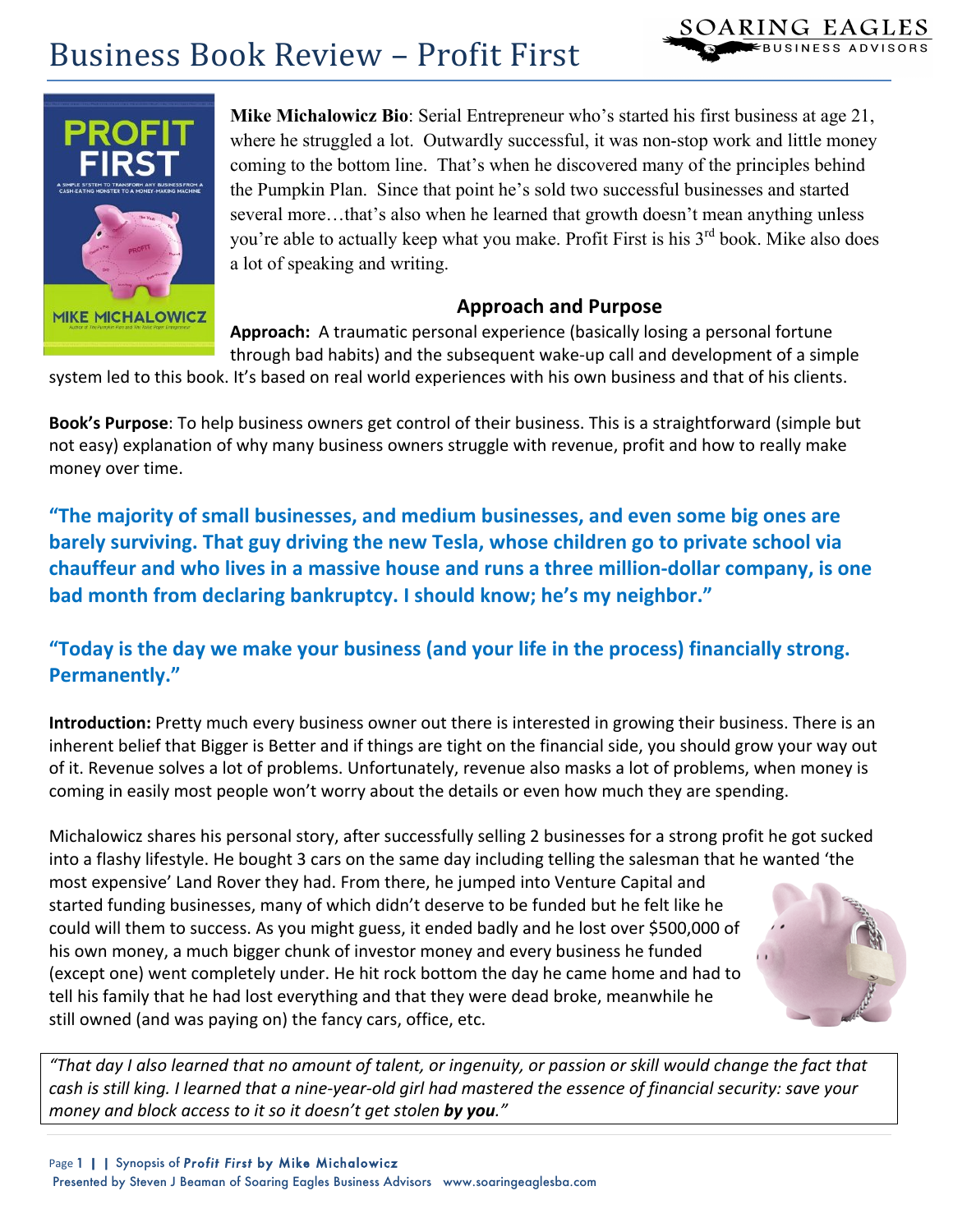

#### **Challenges:**

- **1. Focus on Top Line Revenue** it doesn't matter how big your business is, it matters how healthy it is and top line revenue can't tell you anything about health. In fact a bigger business that's not healthy is a much bigger risk.
- **2. Human nature** We're inherently wired to spend what we have, eat what's in front of us. When we make more money (revenue) we will spend more money, which doesn't leave anything for profits.

It all ties back to how we look at the game of business – the old business class equation is:

# **Sales(– Expenses =(Profits**

Using this approach, this mindset means that Profits are what is left over...but human nature drives us to spend what's in front of us, therefore Expenses end up cancelling out Sales...often leaving us with no Profits. But what if you were to change the equation?

# **Sales(– Profits =(Expenses**

Mathematically it's still the same equation but in terms of how you think and operate your business, it's vastly different. If you take your profit out first, then your expenses are now left over – forcing you to be creative and challenged on how to keep the doors open. The end result might be the same as you feel today but at least in this case you are taking money home.

#### **Taming the Beast (Your Business is a Monster)**



Like Dr. Frankenstein, you brought your creation (your business) to life with nothing more than imagination and hard work. At first it was a miraculous thing that you created...but as it grew, it became stronger and hungrier. It's hungry for your time, your hard work and mostly hungry for your money.

The answer isn't more growth. As long as you spend what you make, more isn't better. The bigger your monster gets, the more it takes to feed it. Payroll goes up, capital expenses, rent, marketing costs, things you need, things you may not need but think you need  $-$  all of it costs more and more money. So you scramble to sell and to collect just so you can cover this week's costs (and feed the monster).

That's when you fall into the Survival Trap. You get creative on how to find more money just to cover this month – but most of the time those efforts actually take you away from your long term vision, so next month you're even farther away from where you wanted to be then you were before.



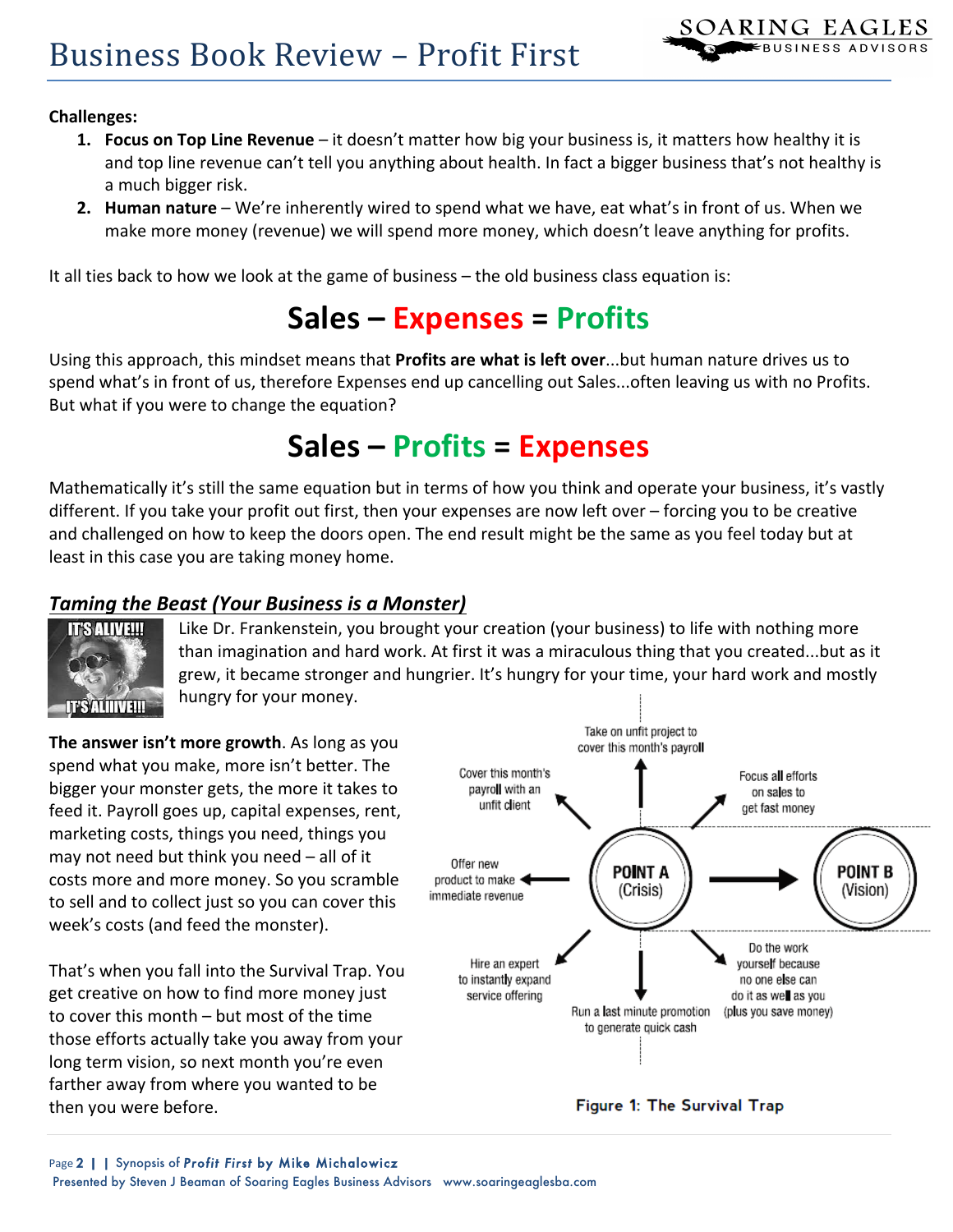

Use  $\mathbf{S}\mathbf{m}\mathbf{a}$ ller Plates Your brain will be tricked into thinking you're eating more food.

## *How to escape the Survival Trap – How Profit First Works*

Relatively recent studies have shown that people are eating more these days because plates are bigger than they were 30 years ago. We humans have a strong tendency to eat what we have in front of us so a simple answer to eating less? Use smaller plates.

As a business owner with cash in the bank, the premise is the same; if I have the cash readily available I'm likely to find a reason to spend it. Profit First is basically the idea of using smaller plates for your business, in essence tricking yourself that you have to make do with less money. It's basically the same idea that a 401K plan

works under. When I take the money out up front, I don't notice that it's gone, so I don't miss it.

**More than just small plates:** In order to really make this work, you need a few additional ideas:

**Small Plates -** When money comes into your main account, immediately disburse it to other accounts based on pre-determined percentages. Other Accounts? (Profits, Owner's Pay, Taxes, Operating Expenses)

**Serve Sequentially** – Your Profit First account gets served first, then Owner's Pay, then Taxes and what remains is applied to your operating expenses. No exceptions – this is the heart of making it all work.

Remove Temptation: Make it difficult to get into your Profit First account, keep it out of sight (at a 2<sup>nd</sup> bank)

**Enforce a Rhythm:** Make this into a monthly habit – work your payable accounts 2X per month, on the 10<sup>th</sup> and the  $25^{th}$  so you can really start understanding how cash flows through your business.



#### **How Healthy is Your Business?**

Business owners tend to focus on how big their business is...or how fast it's growing. The reality is that growth or size doesn't mean anything if the owner isn't pulling money out of the business and keeping a fair share of it. It may be surprising to a lot of people, but many businesses run on the ragged edge, even award winning entrepreneurs (Michalowicz won awards) spend a lot of time trying to figure out how they're going to make ends meet every month. That's not healthy.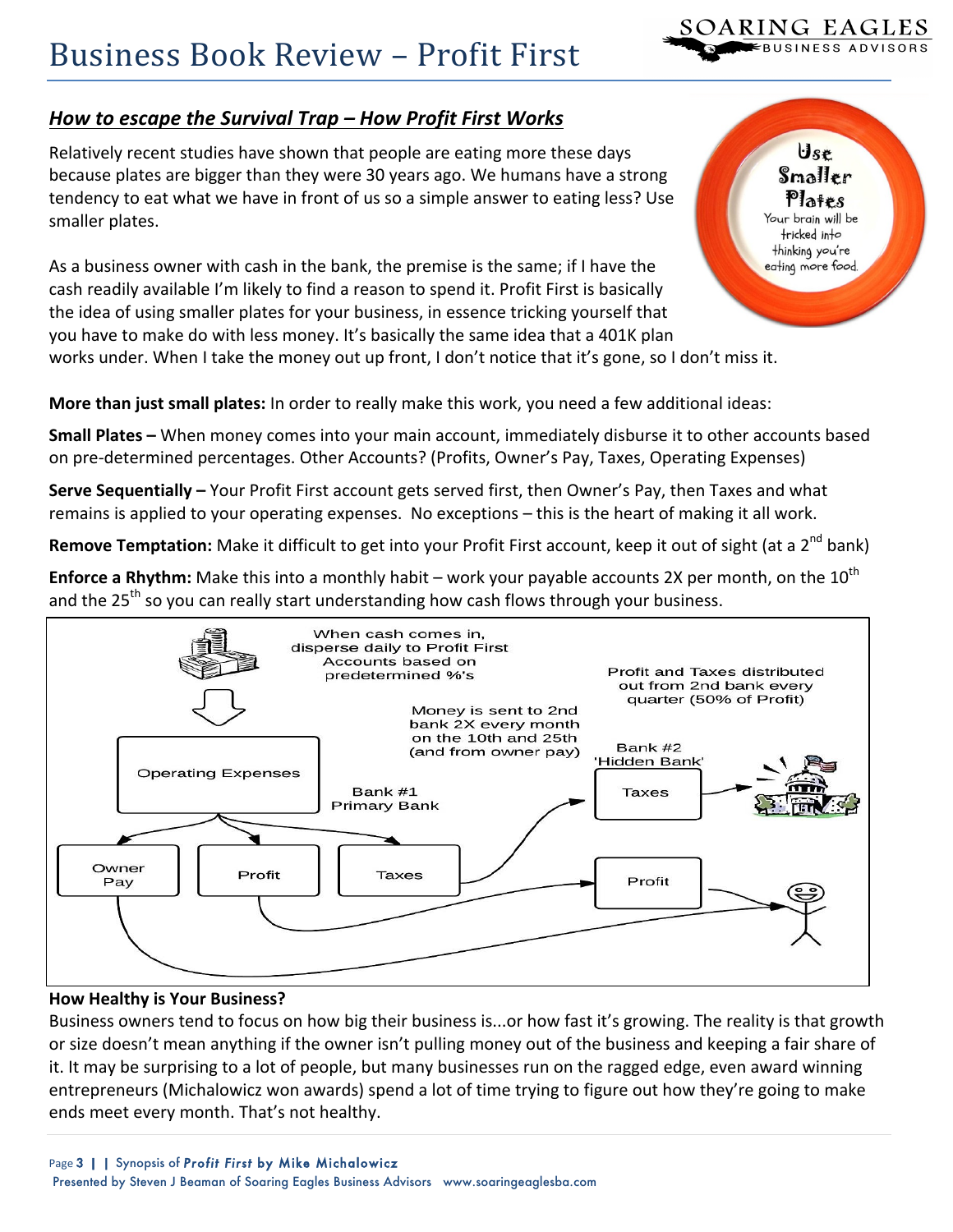### **The Profit First Instant Assessment**

The first step towards implementing Profit First in your business is to get a clear idea on where you stand right now, which is where the Profit First Assessment comes in. This is a quick overview of your business's financial health that you should be able to fill out with basic information on your own.

|                          | <b>Actual</b>           | PF%             | PF\$ (Calculate)     | The Bleed            | The Fix        |
|--------------------------|-------------------------|-----------------|----------------------|----------------------|----------------|
| Top Line Revenue         | 1                       |                 |                      |                      |                |
| Material & Subs          | $\overline{2}$          |                 |                      |                      |                |
| Real Revenue             | $\overline{\mathbf{3}}$ | 100%            |                      |                      |                |
| <b>Profit</b>            | 4                       | <b>PF% (P)</b>  | PF% x R. Rev         | Actual - PF\$        | <b>The Fix</b> |
| Owner's Pay              | 5                       | <b>PF% (OP)</b> | $PF% \times R$ . Rev | <b>Actual - PF\$</b> | <b>The Fix</b> |
| Tax                      | 6                       | <b>PF% (T)</b>  | PF% x R. Rev         | Actual - PF\$        | <b>The Fix</b> |
| <b>Operating Expense</b> | 7                       | <b>PF% (OE)</b> | PF% x R. Rev         | <b>Actual - PF\$</b> | <b>The Fix</b> |

- 1. Actual Top Line Revenue for the last 12 months should be able to pull this directly from accounting.
- 2. Cost of materials...or the cost of subcontractors (not employees) used to deliver your product / service (if you don't have materials or sub-contractors, then this gets an  $N/A$  or stays blank)
- 3. Real Revenue calculated by subtracting Materials & Subs from Top Line Revenue. Note Real Revenue is important as a way to level set how big your business really is. Example – An advertising agency that has \$10M in top line revenue, but \$8M of that is pass through of advertising costs.
- 4. Actual profit from the last 12 months (either accumulated or distributed) this should be money that's in addition to a reasonable salary for the work you do for the company.
- 5. Actual pay to yourself and any other owners for the last 12 months.
- 6. Actual money paid towards taxes in the last 12 months (or currently reserved for taxes).
- 7. Total expenses paid over the last 12 months (doesn't include profits, owner's pay, taxes, materials and subs...Basically it's everything else.

Note – when you add up your actual profit, owner's pay, tax and operating expense it should total your Real Revenue. If it doesn't, you've missed something and you need to fix it.

**PF%** - In the next column you're going to figure out the appropriate PF% from the Target Allocation Percentages table (below). These are suggested % based on average company revenue #'s.

**PF\$** - Calculate Profit First \$ dollar amount by multiplying your Real Revenue times the PF% for each row.

**Bleed** – Subtract your PF\$ amount from your Actual column for each category. A negative amount means you're bleeding money in that category (i.e. you're not claiming enough profit)

**The Fix** – final column is a simple increase or decrease indicating what you need to do to get the actuals in line with the PF\$ dollar amount for each category. If the bleed is negative you would put increase.

That's it. A quick assessment that will tell you if you are taking out an appropriate amount of Profit and Owner's Pay (and taxes) for the size of business you have (in Real Revenue). The Target Allocation Percentages are based on experience and should be applicable across industries. They're not perfect, but a good starting point – it's also important to remember that the PF\$ are your target...not necessarily where you are now.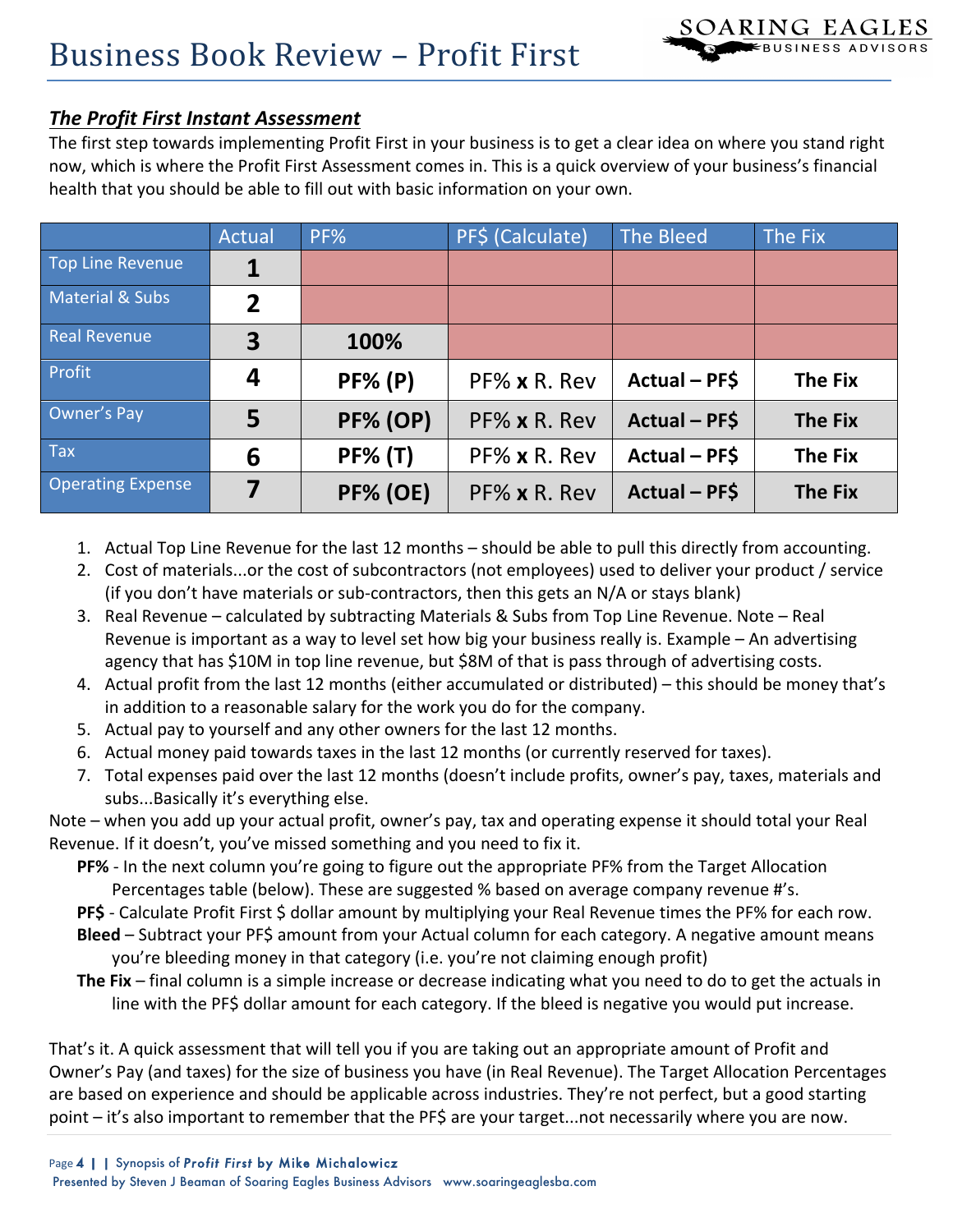| <b>Real Rev. Range</b>    | $$0 - $250K$$ | \$250K - \$500K   \$500K - \$1M |     | $\frac{1}{2}$ \$1M - \$5M | $\frac{1}{2}$ \$5M - \$10M | $\frac{1}{2}$ \$10M - \$50M |
|---------------------------|---------------|---------------------------------|-----|---------------------------|----------------------------|-----------------------------|
| <b>Profit</b>             | 5%            | 10%                             | 15% | 10%                       | 15%                        | 20%                         |
| <b>Owner's Pay</b>        | 50%           | 35%                             | 20% | 10%                       | 5%                         | 0%                          |
| <b>Tax</b>                | 15%           | 15%                             | 15% | 15%                       | 15%                        | 15%                         |
| <b>Operating Expenses</b> | 30%           | 40%                             | 50% | 65%                       | 65%                        | 65%                         |

### **Target Allocation Percentages (TAPs)**

Notice how the profit amount varies over the Revenue Ranges – starting out your expected profit is small, but your Owner's Pay % is fairly large. There's not as much money to go around...but since you're small you don't have a lot of employees at this point either so expenses should be lower. The \$1M to \$5M range is where the combined Profit and Owner's Pay drops to 20% - because at that size a business has to be investing in infrastructure and people in order to keep growing (plus with larger numbers you don't need as large of a % to take home significant money). Finally the Profit % is never very high – that's because the market will generally push you down (over time) if you're making extreme profit margins and 20% is very good for true profits.

Fill out your own Profit First Instant Assessment. How do you fare? Where does this make sense in your world...and where does it seem way off?

"If you are feeling overwhelmed, bad about yourself and the choices you've made, or angry about the numbers *you came up with in your instant assessment, there is something I want you to know; You are normal.*"



### *Getting#Started#with#Profit#First*

Now that you've taken the Instant Assessment, it's possible, if not likely that you are a long way off from your targeted Profit First amounts – you're not paying yourself enough and you don't have much profit to speak of right now.

What you DON'T want to do is immediately start withholding your target amounts – for a couple of reasons:

- You likely can't afford to make a big swing towards Owner's Pay and Profit without cutting costs...and it can take some time to cut costs without putting your business at risk.
- It's important to experience some success and positive momentum with your new approach...and a big change is much more likely to stall out or have to be backed out when an unexpected bill comes up.

**Step 1** - Talk to your accountant. You need to get your accountant to buy into your overall plan...and there's a possibility that your accountant will fight you on the idea (it will require a bit of extra work on the accounting and money transfer side of things). If your accountant can't get on board, get a new accountant who can.

**Step 2 - Set up your accounts:** Set up your bank accounts as described previously. Create 4 accounts in your primary bank and 2 in a  $2^{nd}$  bank that will be out of sight and out of mind.

**Step 3 – Start out easy:** Determine what you've been contributing to your accounts (as best you can tell) and increase that by 1% to start with. So if you were taking 2% profit and your target is 20%, start by taking out 3% for now. If you didn't have any profit, start with 1%. The key is to get started and build up the habits.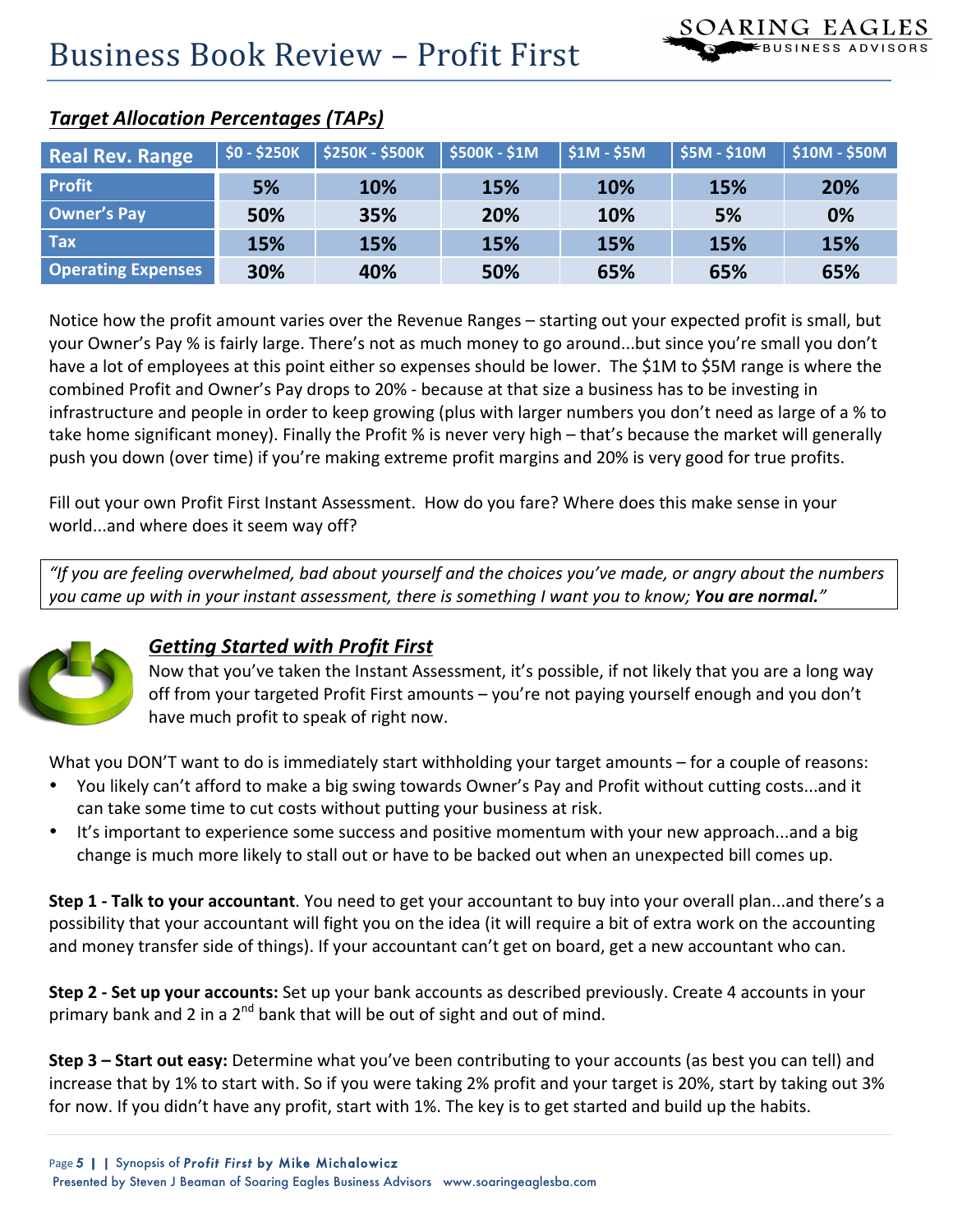**Day One:** Start with your primary account (your old business checking account, now your Operating Expenses account. From that total subtract any outstanding checks and payments and then disburse the remaining amounts based on your starting Target Allocation Percentages (from step 3 above). Ex. You have \$5000 in your business account...and checks and outstanding bills of \$3000 for this month. Multiply the remaining \$2000 by your TAPs and move the appropriate amount of money to the other 3 accounts at your primary bank. As you get additional deposits in, they'll get shifted in the same way (for now – soon you'll start doing this just 2X a month).

Slice Your Expenses: The best way to drive up your profitability is by cutting your expenses. If you have a profit margin of 10%, it would take \$1000 of additional sales to get \$100 in profits. Or...you could just cut \$100 in expenses. It's not easy and you will have to give up some things, but it's likely that it has to be done. Let's imagine that you need to cut expenses by 3% to hit your new targets. Then you should try to cut your expenses by at least 10% RIGHT NOW in order to give yourself room for growth (and to build up some cash).

Monthly Rhythm: Block time on your calendar and start doing all of your accounting on the 10<sup>th</sup> and the 25<sup>th</sup> of each month. All deposits that come in will get divvied up at the time and all bills will be paid at that time as well. This schedule will help you get better visibility to where you money is coming and going (since you're seeing it all at once) and it will help you be more in control of the whole process. At this point you also need to transfer your money from Bank 1 Profit and Tax to Bank 2 Profit and Tax.

**Quarterly Distribution:** At the end of the quarter do the following:

- Cut the quarterly distribution checks. Take 50% of the money that's in your Bank 2 Profit account and write a check to your personal account! It's only 50% because that Profit account also acts as a cash reserve. One rule – that profit check NEVER goes back into the business. Your business must run on the money it generates. Use your new profit to celebrate or do whatever.
- Pay your quarterly estimated taxes out of your Bank 2 Tax account.
- Increase your Target Allocation Percentages by 1% (unless you are at your target)

**Annually** – the only difference at the end of the year vs. end of quarter is that you need to finalize your taxes. If it turns out that you owe more in taxes than you've allocated, then you need to make up the difference from your Profit account – but you must adjust your TAP up for taxes and down for profits to make sure it's right going forward. If you have tax money left over, you can move that into your Profit account.

# *Keys to Success*

- Your mindset: If you really want to lose weight and keep it off, it requires more than a temporary diet change...it requires you to adopt a healthy lifestyle. That's what Profit First is really about. You have to go into with the idea that you are fundamentally approaching your business differently.
- **Cut Debt and Expenses:** You have to get your costs under control which may require extraordinary efforts at first. You may have to lay off employees, get rid of services and re-negotiate for better pricing. But if you don't get your costs under control, you will not generate a profit...and you can't just 'grow your way' out of it. Learn to enjoy a cost-cutting, frugal mindset.